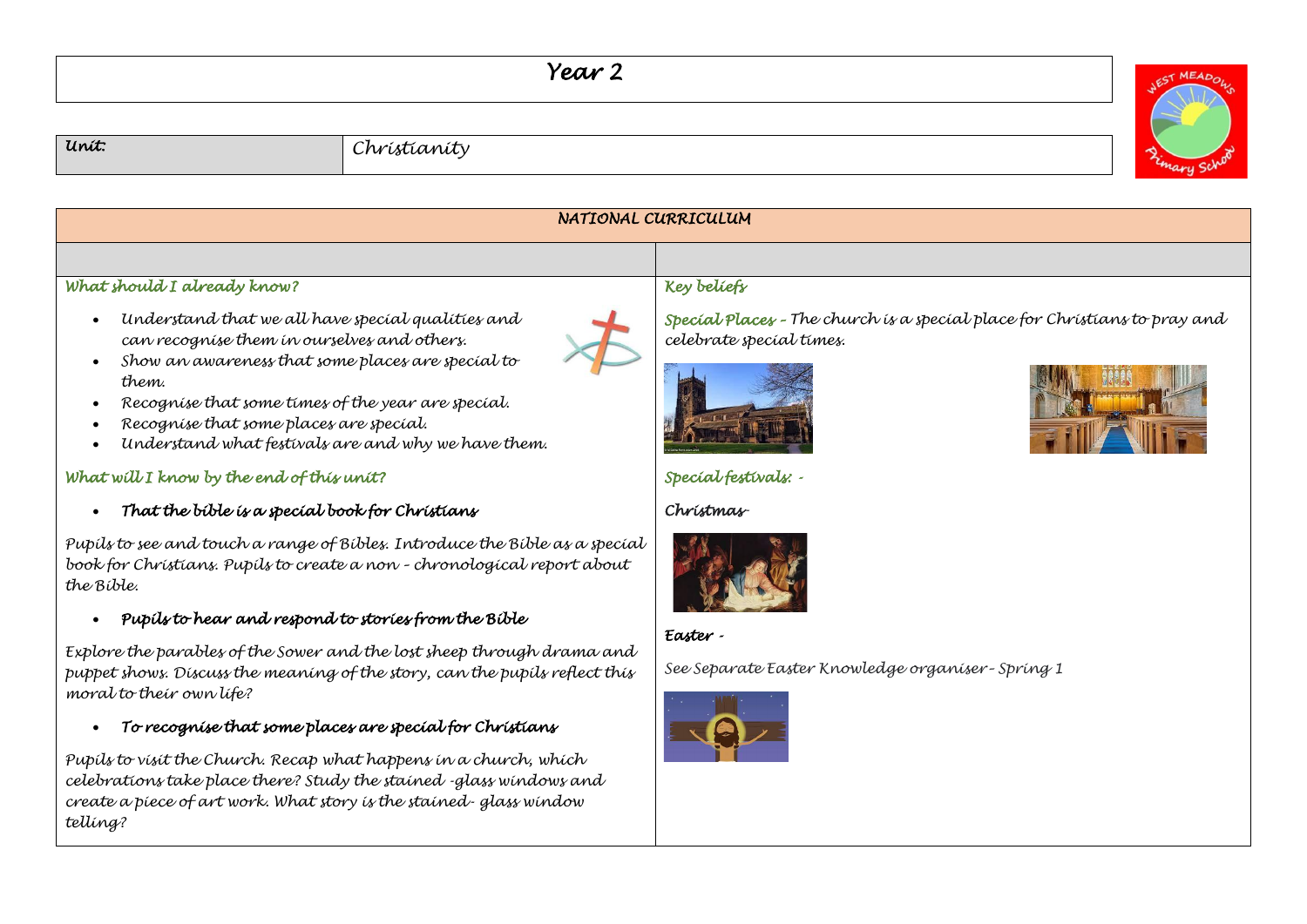- *Understand why does Christmas matter to Christians?*
- *Recap the Christmas story form last year. Talk about the gifts that were given: gold, Frankincense and Myrrh. Allow pupils to experience the gifts. For example, see and feel some gold., smell frankincense from an incense stick. Look carefully at the gold and discuss its qualities. Why do people think it*



*was given to a baby? Gold is very expensive so it would have been a suitable gift to give to kings and shows that Jesus was a very important king even if he did not look like it.*

- *Look at Botticelli's 'Mystic Nativity' Which character looks like a King? Look at the features.*
- *Study three images e.g. Joseph/Mary/Gabriel or Jesus /Mary /Shepherds Explore what the characters might have been thinking and saying. Make links between parts of the story and messages they have learned from it: for example:*
- *Jesus being God/ Jesus being a king/ Jesus coming to share Good News/ Jesus coming for both Rich and Poor.*
- *Recap the expensive gold that the wise men gave Jesus to show that he was King. What sort of presents do Kings expect? What would a poor person visiting Jesus give? Would they give nothing at all? Pupils list the sort of qualities that pupils in the class might possess that it would be good to share with others, whether they are a king. Make the link back to why Christians try to help others, and talk about with pupils how it is not only Christians who celebrate Christmas, but it is only Christians who believe Jesus is God in the Flesh God incarnate.*

*Pupils to be able to now answer the question, 'Why does Christmas matter to Christians?'*